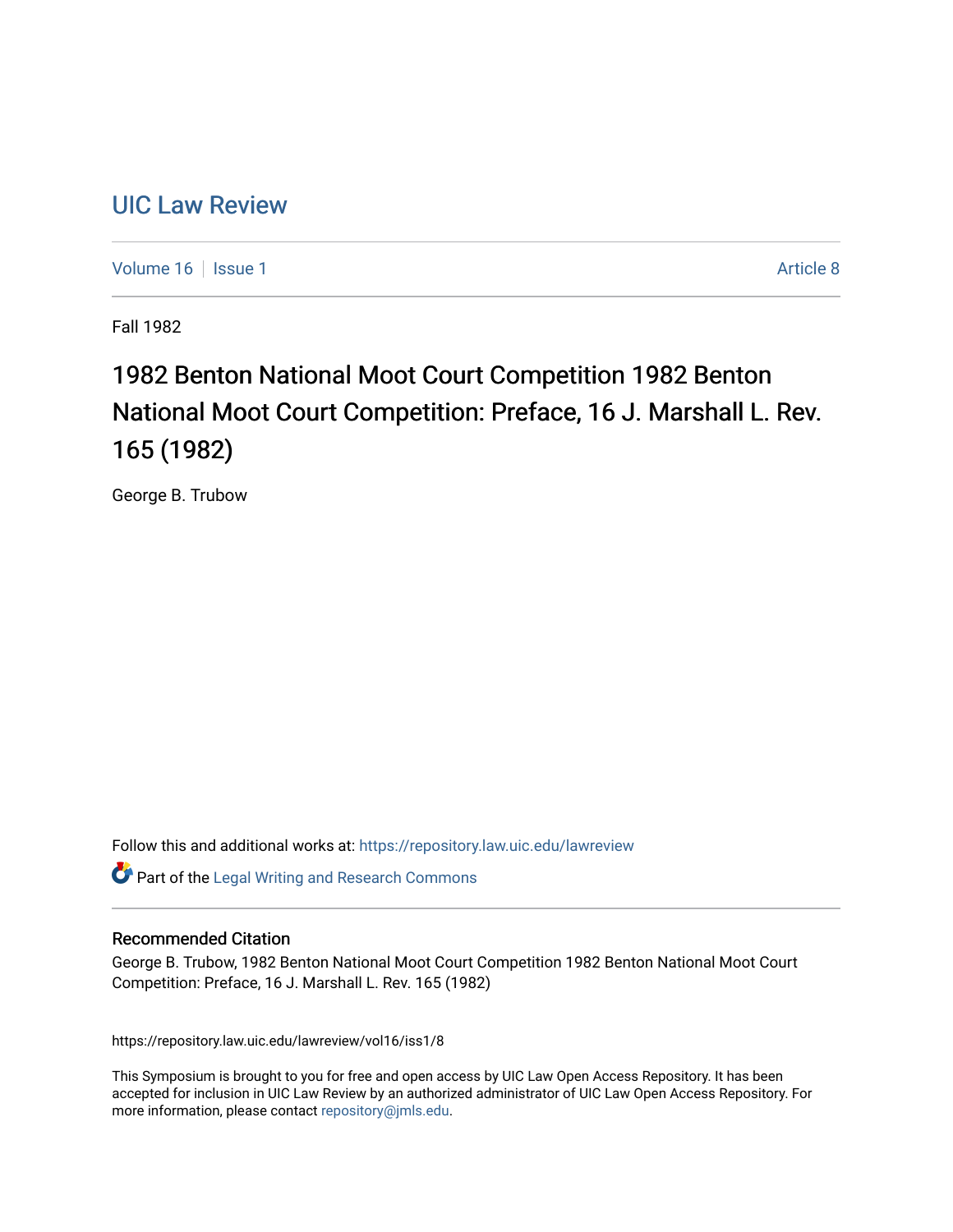### **1982 BENTON** NATIONAL MOOT **COURT** COMPETITION

On October 21-23, 1982, the 1982 Benton National Moot Court Competition was held at The John Marshall Law School in Chicago, Illinois. Representatives from twenty-two law schools entered the Competition. The John Marshall Law Review is pleased to publish the best briefs for the petitioner and respondent, and the Bench Memorandum prepared for use by the Competition judges.\*

#### **PREFACE**

Modern America has been described as an information society. One need but look around to find ample evidence supporting that characterization. Computers, keyboards, monitor screens, coded cards, and microwave transmission receivers are everywhere. The cablevision tube is also an "electronic newspaper;" home computers link data bases that may be hundreds or thousands of miles apart. Money and checks are being replaced by plastic cards which, via a terminal, can "move" funds from one account to another-leaving a data trail behind, of course. Indeed, a vast array of information, most of it personal and sensitive, is being collected, stored, manipulated, used and disseminated in dimensions never before contemplated, made possible by the rapid growth of computer and communications technology. Truly, we are experiencing an information revolution.

In the midst of this activity is the individual about whom much of the information is gathered, and for whom it is targeted. The individual today finds that personal information about him circulates freely, though the dimensions of his privacy rights are unclear. "Individuals have varying expectations of informational privacy: society lacks a clear and settled use of the concept. ... The individual's informational privacy is relatively unprotected. . . ."\*\*

<sup>\*</sup> Note: The briefs are printed in substantially the same form as that submitted at the Competition. Title pages, tables of contents, "opinions below," jurisdictional statements and certificates of service have been omitted. References to the trial record have been deleted from the original briefs.

**<sup>\*\*</sup>** Report: American Bar Association and American Federation of Information Processing Societies Symposium, Informational Privacy and Technology 14, 22 (1982) (findings of dialogue participants).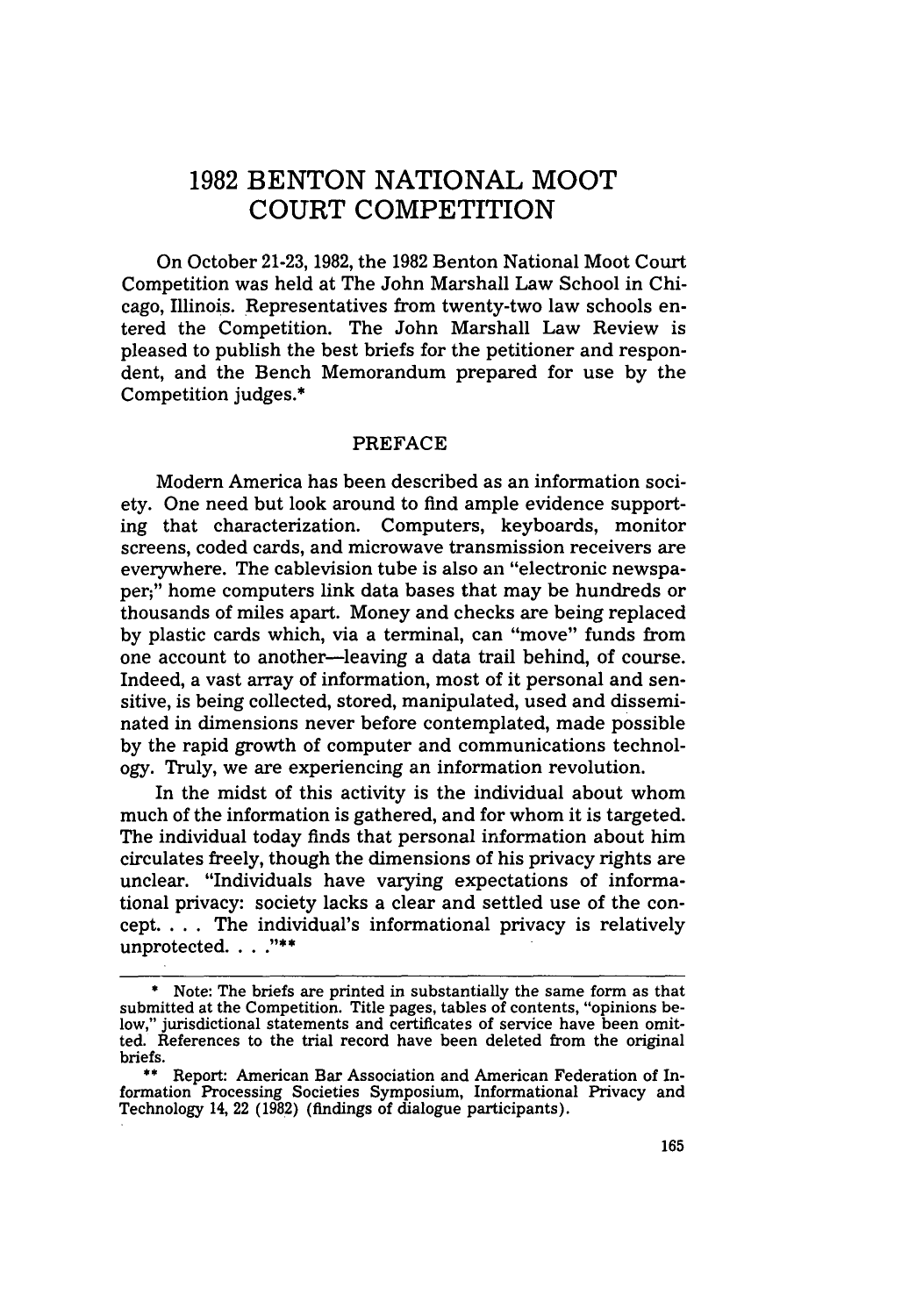Yet, technology advances unchecked, improving the quality and quantity of personal information collected often at the sacrifice of individual privacy. What is critical now is that there be a continuing evaluation of information needs which balances the public's "right to know" against the individual's interest in personal privacy. Additionally, as the information revolution brings new challenges to a national lifestyle, the possibility of governmental or social regulation of technology is a matter of special importance to everyone.

The Benton National Moot Court Competition on Information Law and Privacy is an important element of a growing information law program at The John Marshall Law School. The Benton Foundation, named for its benefactor, William H. Benton, a United States Senator from Connecticut from 1949 to 1953, and founder of The Encyclopedia Britannica, is interested in examining and enhancing the process by which information is exchanged, as well as the content and quality of what is communicated. The goals of the Benton Foundation, and of The John Marshall Law School, are mutually supportive with respect to the development and examination of a national information policy. The first annual Benton Competition has just been completed, and marks a successful maiden voyage in pursuit of a legal construct for a rational information policy. Though the "golden fleece" still hangs from some undiscovered tree, the search is underway, and we are proud of the briefs from the first competition which are reproduced here.

The case problem developed for this year involved two questions as yet unresolved by the Supreme Court of the United States: (1) is cablevision to be classified as electronic or print -media for the purpose of regulation?; and, (2) can the defense of truth be used in a tort action for invasion of privacy by publication of private fact? If cablevision is to be classified as print media it will be virtually free of content regulation with respect to its programming, whereas if it is classified as electronic media, then the content of programming can be subject to regulation and close scrutiny by federal and state authorities. A subsidiary issue involves cablevision's status as a public utility.

If truth is allowed as a defense to a tort action for invasion of privacy for publication of private fact, then that common law tort in its present form will be effectively destroyed; the individual will be without protection regarding accurate personal information about himself no matter how sensitive or embarrassing it may be. The problem invites counsel to fashion tests for balancing privacy against the media's freedom to publish news. A bench memorandum was prepared after extensive research and